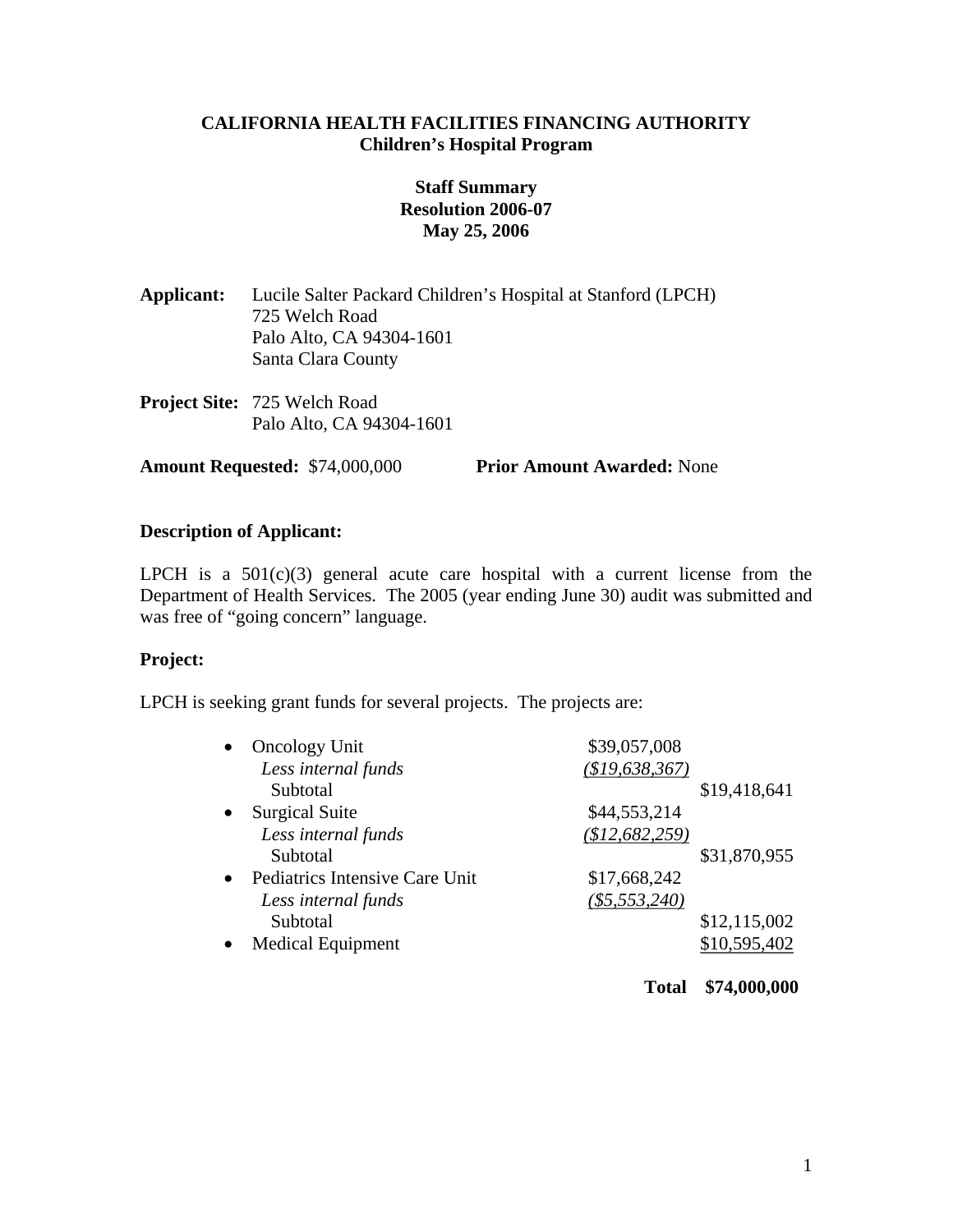## **Overview**:

LPCH is in the middle of a \$150 million capital improvement program of which \$74 million will be funded by the Children's Hospital Bond program. The rest of the funds will be comprised of a previous bond issue, contributions, and operations.

LPCH's main facility is a 300,000 square foot; four-story structure located on the Stanford University's (University) campus and was built in 1991. LPCH leases the land from the University upon which the building is situated. The lease expires in 2037 and has a 10-year extension at LPCH's option. The facility is compliant with the SB 1953 2030 requirements. The building is directly connected to Stanford Hospital's (SH) facilities through a common hallway.

## **Oncology Unit**

Currently, LPCH oncology services are located on the first, second and third floors. On the first floor is the Day Hospital. Within that space, cancer patients who are receiving chemotherapy and other infusion treatments share the space with patients who are recovering from outpatient surgical procedures.

The second floor has a 16-bed nursing unit dedicated to cancer and blood disorders. The median census for that unit is 18. Any overflow patients are treated on the third floor. The third floor contains general Med/Surg beds along with ancillary services.

The new oncology unit, located on the first floor, will have 27 inpatient beds and have an expanded Day Hospital for patients exclusively receiving chemotherapy and infusion treatments. The new unit will be using the space vacated by the specialty clinics, which have moved across the street into a new Ambulatory Care Center.

### **Surgical Suite**

Currently, LPCH does not have any surgical suites in its facilites. It uses the surgical suites in SH by purchasing operating room time. LPCH plans to construct its owns sixoperating room suite located on the ground floor (basement level). The rooms will be built large enough to handle complex heart and transplant procedures. The area will also contain intake, sterilization and post-anesthesia space. The new suite will be using previously vacated office space such as engineering maintenance, general storage, medical records and medical labs.

### **Pediatrics Intensive Care Unit (PICU)**

The PICU is a 24-bed unit with 12 of the beds dedicated to cardiovascular surgical cases. The plan is to build a separate 20-bed cardiovascular PICU in the space to be vacated by oncology and a pharmacy unit. The current PICU will be dedicated to trauma, surgery (neurological, transplant and general) and medical. During the past year, LPCH has had to divert and/or defer surgery on an average of 25 patients per month due to capacity constraints.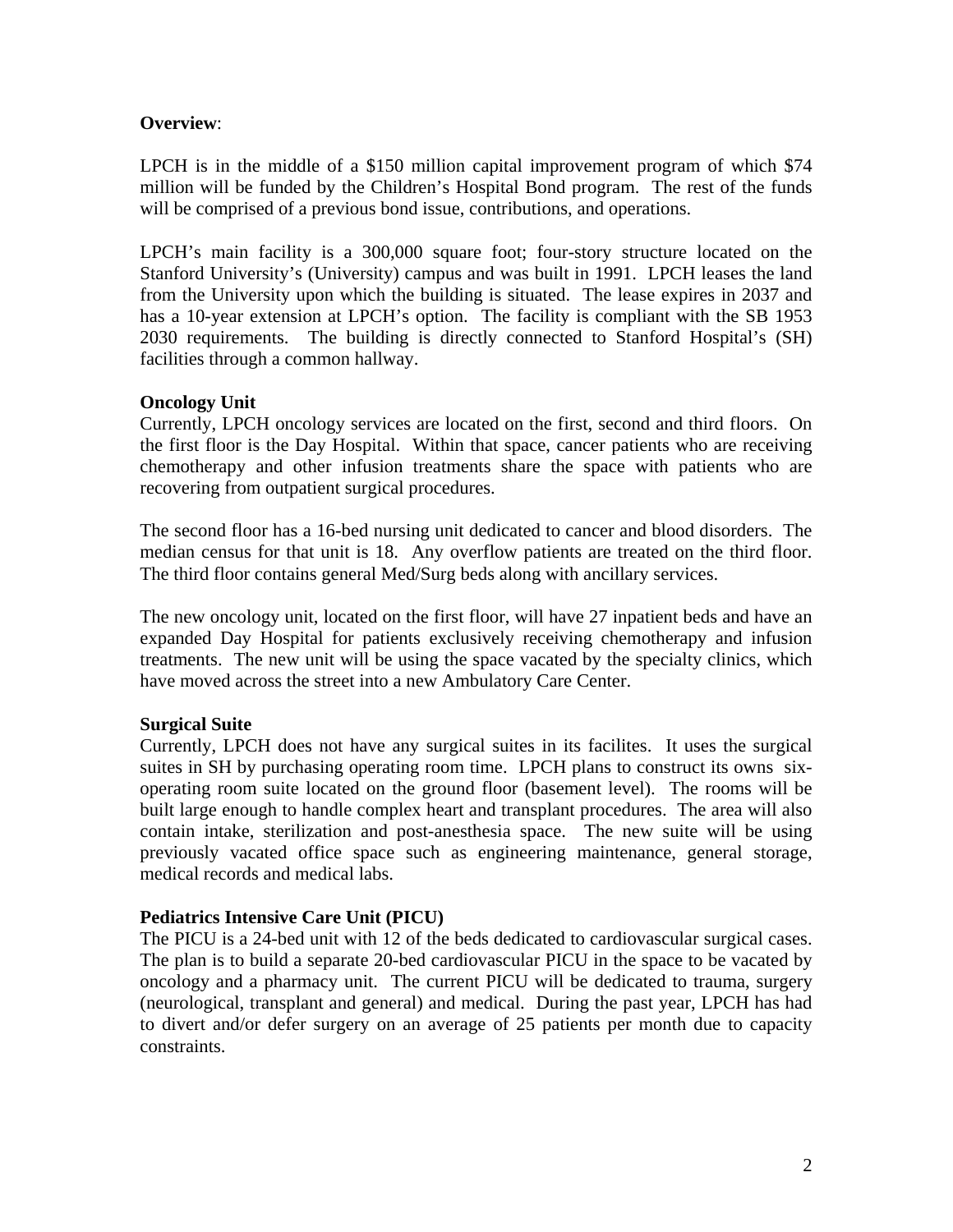### **Equipment Purchases**

LPCH is requesting grant funds to reimburse the costs associated with patient care equipment. The Neonatal Unit, Cardiology, Radiology, Anesthesiology and other patient care units benefited from these purchases. Some of the equipment that was purchased included a 12-patient monitoring system, anesthesia machine/ventilators, ultrasound machine for echocardiograms and digital x-ray systems.

### **Proposition 61 Evaluation Factors:**

Based on the review of the application and other submitted materials, staff evaluated LPCH's project using the six factors identified in Proposition 61 language.

*The grant will contribute toward expansion or improvement of health care access by children eligible for governmental health insurance programs and indigent, underserved, and uninsured children:* 

## **Oncology Unit**

The additional beds will facilitate growth in LPCH's bone marrow transplant program.

## **Surgical Suite/PICU**

LPCH will no longer need to share operating time with SH. With its own surgical suite, LPCH will be better able to schedule its procedures and, in conjunction with the additional PICU beds, perform more surgeries.

### **Equipment Purchases**

The hospital needs to replace outdated equipment to stay current with the ever-changing technological environment. For example, the new digital x-ray system along with the fluoroscopic unit both decrease the time for developing and reading images, which should increase patient volume. Also, the new ultrasound system improves image quality, which will make the reading of the images easier and reduce the need for more expensive tests.

*The grant will contribute toward the improvement of child health care or pediatric patient outcomes:* 

# **Oncology Unit**

With the additional inpatient beds and the consolidation of oncology services, LPCH's interdisciplinary team will be able to provide to each patient state-of the-art treatment in a patient and family friendly environment.

### **Surgical Suite**

The new suite will relieve capacity constraints, enhance patient flow, allow access to higher technological advances in surgical care and improve service via more efficient scheduling.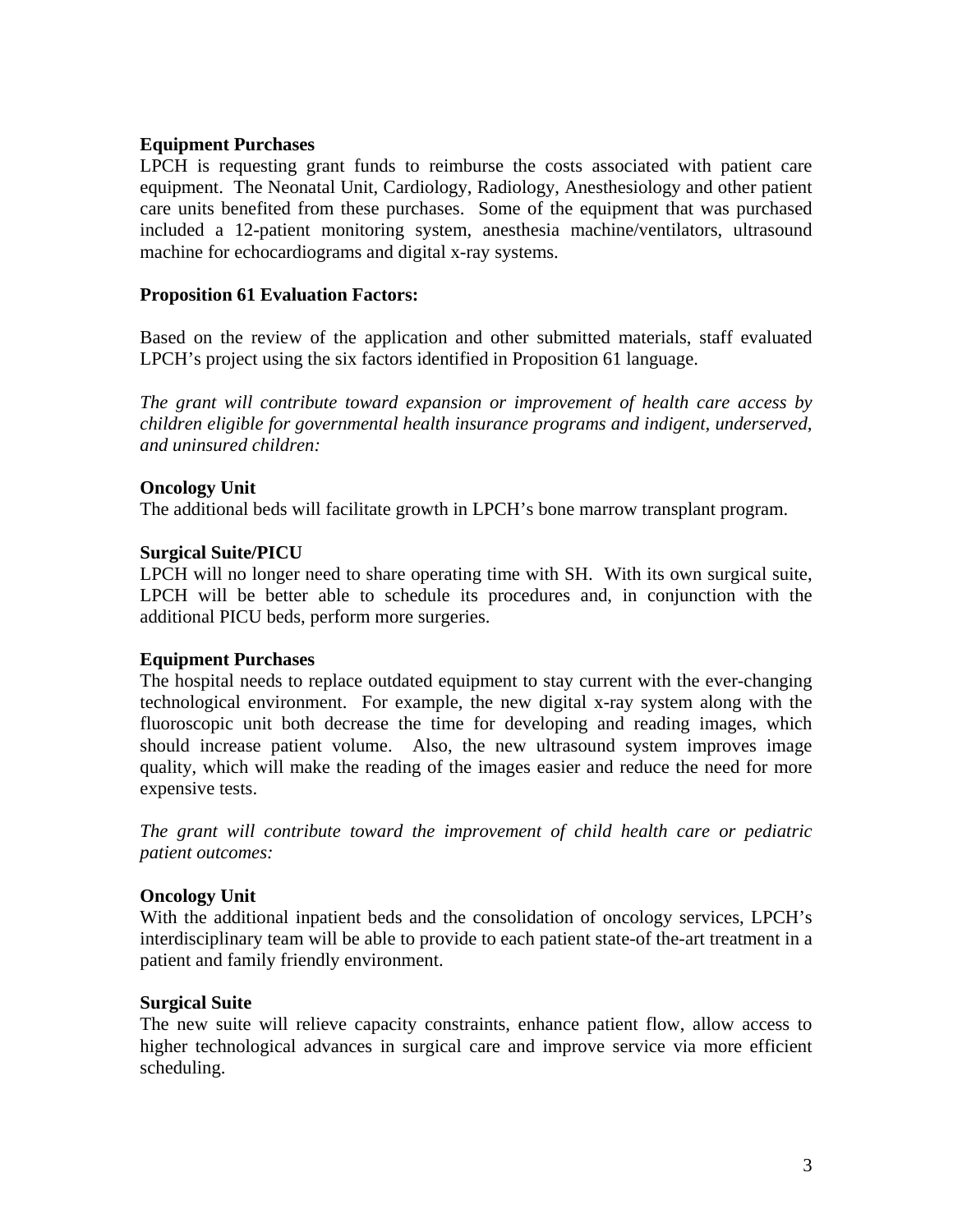# **PICU**

With the additional 20 PICU beds, LPCH will reduce the need for diversions and/or the need to reschedule surgeries. Healthcare for the sickest of patients should improve with more beds allowing better access to critical care.

# **Equipment Purchases**

The equipment acquisitions ranged from a refrigerated centrifuge and defibrillators to an external pacemaker and digital x-ray system. All of this equipment contributes to the basic care of the sick child by providing the most technologically advanced care.

*The children's hospital provides uncompensated or undercompensated care to indigent or public pediatric patients:* 

LPCH is a certified California Children's Services (CCS) hospital. Approximately 13% of its net patient revenues come from Medi-Cal. Also, it has contracts with several managed Medi-Cal plans. In fiscal year 2005, LPCH provided over \$77 million in uncompensated and under-compensated care. It has financial counselors to assist in finding alternative sources of payment from public programs.

# *The children's hospital provides services to vulnerable pediatric populations:*

Approximately one third of LPCH's patients are on Medi-Cal. In 2004, LPCH had 12,850 discharges and in 2005, it had 13,153 discharges, resulting in a 2% increase. LPCH has a partnership with the Ravenswood Family Health Center in East Palo Alto. It is a Federally Qualified Health Center.

# *The children's hospital promotes pediatric teaching or research programs:*

LPCH has approximately 95 residents/fellows training at the facility. The pediatric research programs are undertaken through the Stanford School of Medicine.

# *Demonstration of project readiness and project feasibility:*

Although LPCH did not complete a third party feasibility study, LPCH determined that the increasing demand for its services warranted the expansion and that these services have been, and should continue to be, revenue-producing.

A review of the most recent audited financial statements indicates the hospital has sufficient cash and investments to cover all costs after the grant is exhausted.

Authority staff is reviewing the title to the hospital's premises, which are leased from a related party, to ensure it meets the requirements of Section 7047 of the program regulations.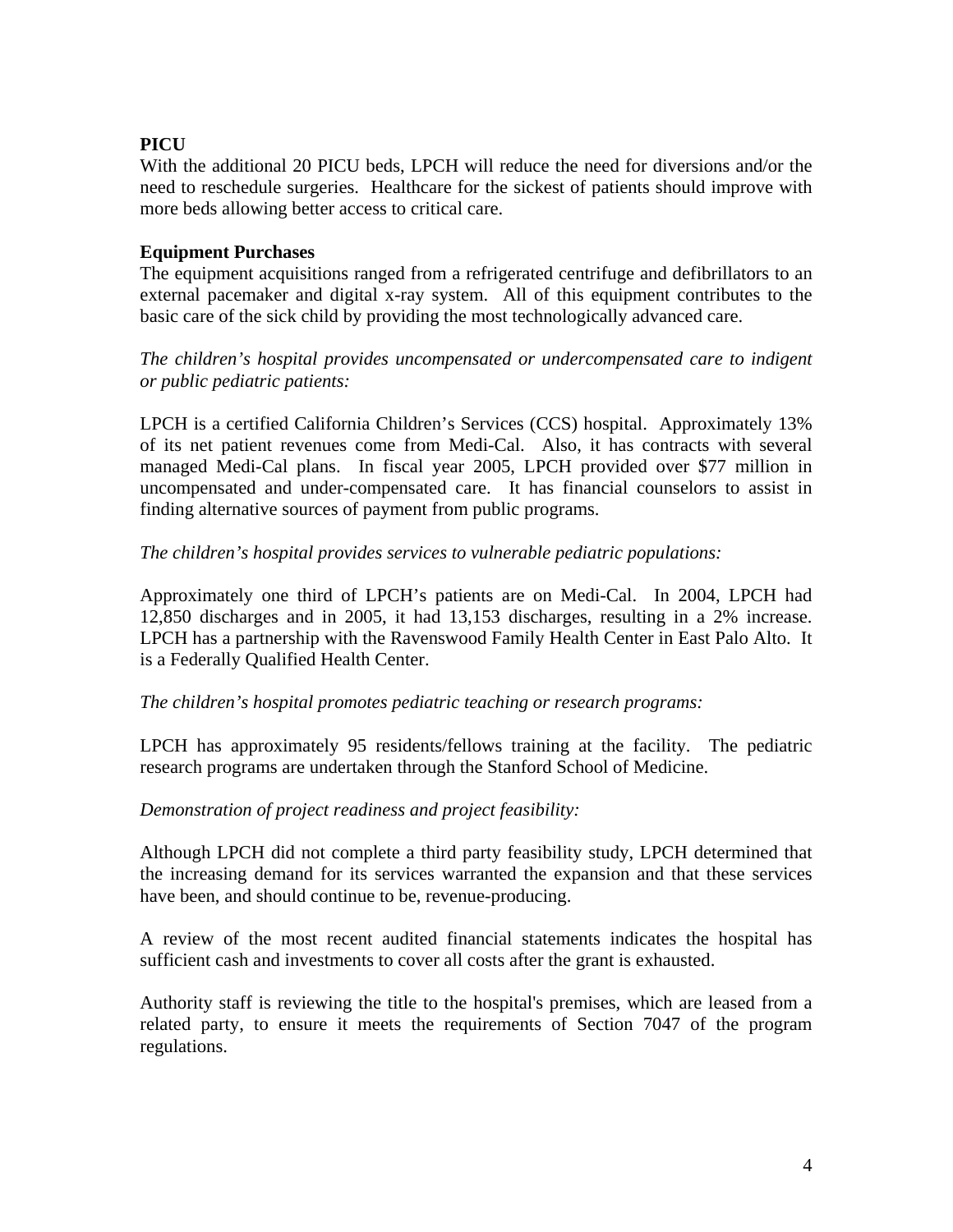The hospital is either actively acquiring, or has received, permits and construction contracts for the various construction components. The hospital has provided staff with an extensive timeline that extends through 2008, upon which the project is expected to be complete. The hospital has chosen a general contractor, as well as architect/engineer teams, with experience in the remodeling and renovation of existing, working hospitals. In addition, the hospital has hired a construction management consultant to assist the hospital's own Design & Construction Department in coordinating the subprojects which will be underway.

## **Oncology Unit**

Construction started in March 2006 and the space should be ready for use by January 2008.

## **Surgical Suite**

Construction started in December 2005 and is anticipated to be in use in mid-2007.

# **PICU**

Once the inpatient pharmacy and oncology is relocated, construction should start in fall 2007 with an anticipated occupancy in March 2008.

### **Equipment Purchases**

Equipment purchases began in February 2003 and are ongoing at the present time.

| Sources of Funds:  |               | Uses of Funds              |               |
|--------------------|---------------|----------------------------|---------------|
| <b>CHFFA</b> Grant | \$74,000,000  | Remodel                    | \$101,278,464 |
| Internal funds     | \$37,873,866  | <b>Equipment Purchases</b> | \$10,595,402  |
| <b>TOTAL</b>       | \$111,873,866 | TOTAL                      | \$111,873,866 |

### **SB 1953**

The hospital was built in 1991 and is compliant with SB 1953

### **Legal Review:**

No information was disclosed to question the financial viability or legal integrity of the Applicant.

### **CHFFA Bond Issues:**

LPCH has two Authority bond issues dated 2003, (Series 2003 A & B) and (Series 2003 C). The current outstanding balance for the two bond issues totals \$115,000,000 as of March 31, 2006.